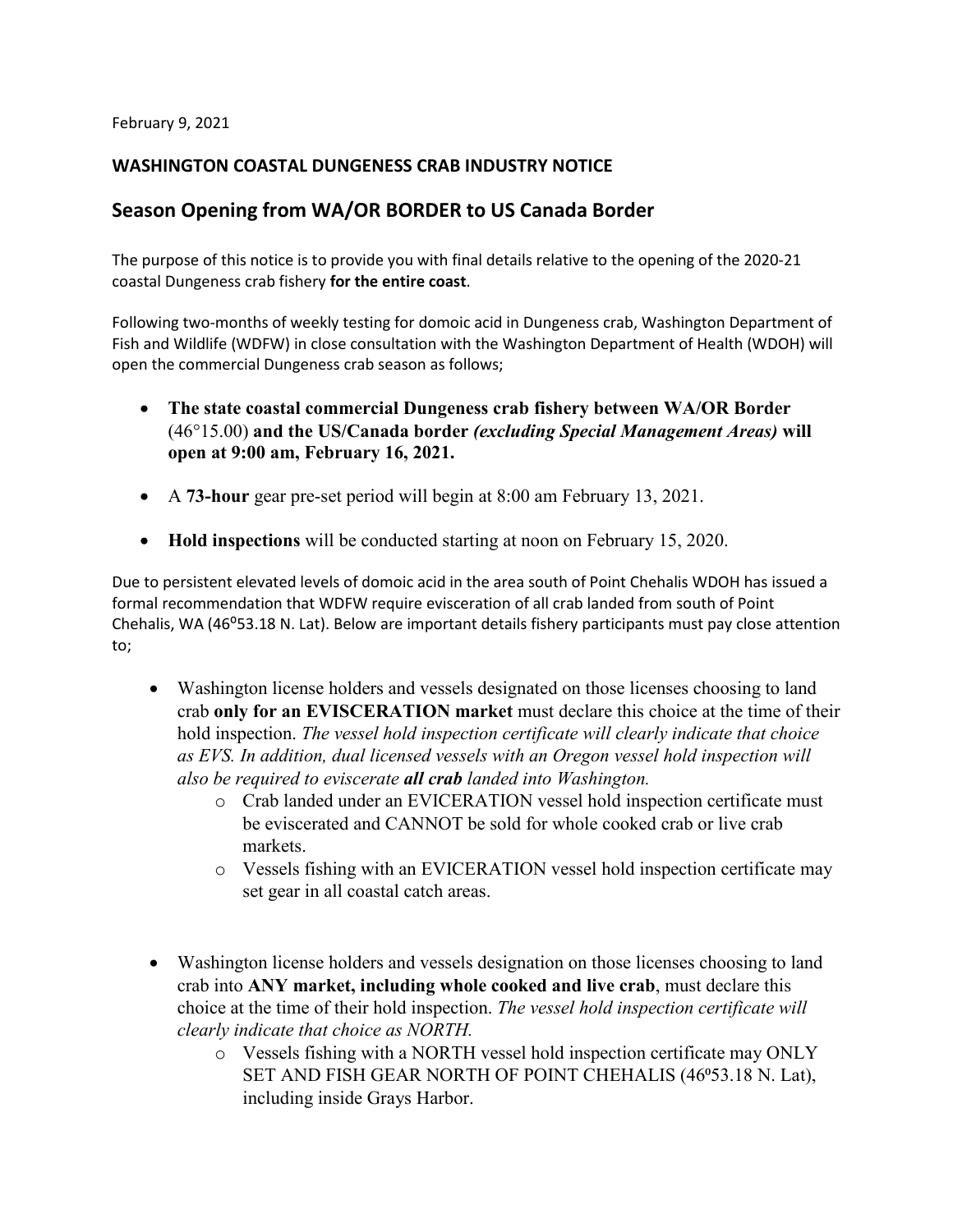- o Crab landed under a NORTH vessel hold inspection certificate **CAN** be sold for live, whole cooked or evisceration markets.
- **Fishers should expect that no new hold inspections will occur for at least 30 days. This provision is in place to strengthen enforcement of evisceration requirements and protect public health.** However, WDFW and WDOH will continue to test crab on a regular basis. If there are changes in the WDOH recommendation for areas requiring evisceration, WDFW will require any license or vessel with a current EVISCERATION vessel hold inspection to land all crab before receiving a new hold inspection that will allow them to land crab into whole cooked and live markets. If conditions are appropriate and with support from DOH, we will make every effort to reduce the 30 day requirement and conduct another hold inspection.

All specific provisions in tribal agreements have been satisfied and the various tribal special management areas locations remain the same as the 2019-20 season.

Please be sure to familiarize yourself with the management measures described below before you begin your fishing operations and stay informed relative to additional changes.

#### **SPECIAL MANAGEMENT AREAS:**

## **Quinault SMA:**

The Quinault **primary SMA** will be closed to state fishers beginning at 8:00 am February 13, 2021. The **primary SMA** is scheduled to remain closed to state fishers until further notice.

The Quinault **primary SMA** is described as the coastal waters shoreward of a line approximating the 27 fathom depth curve between Raft River (47°28.00) and Copalis River (47°08.00) according to the following coordinates:

- Northeast Corner: 47º28.00' N. Lat. 124º20.70' W. Lon.
- Northwest Corner:  $47^{\circ}28.00'$  N. Lat.  $-124^{\circ}34.00'$  W. Lon.
- Southwest Corner:  $47^{\circ}08.00'$  N. Lat.  $-124^{\circ}25.50'$  W. Lon.
- Southeast Corner:  $47^{\circ}08.00'$  N. Lat. 124°11.20' W. Lon.

#### **Quileute SMA:**

The Quileute SMA will be closed to state fishers beginning at 8:00 am February 13, 2021. The Quileute SMA will open to state fishers beginning at 8:00 AM, May 1, 2021.

The Quileute SMA is described as the area from Cape Johnson to Destruction Island shoreward of a line approximating 30 fathoms according to the following points:

| • Northeast Corner (Cape Johnson): | 47°58.00' N. Lat. - 124°40.40' W. Long. |
|------------------------------------|-----------------------------------------|
| • Northwest Corner:                | 47°58.00' N. Lat. - 124°49.00' W. Long. |
| • Southwest Corner:                | 47°40.50' N. Lat. - 124°40.00' W. Long. |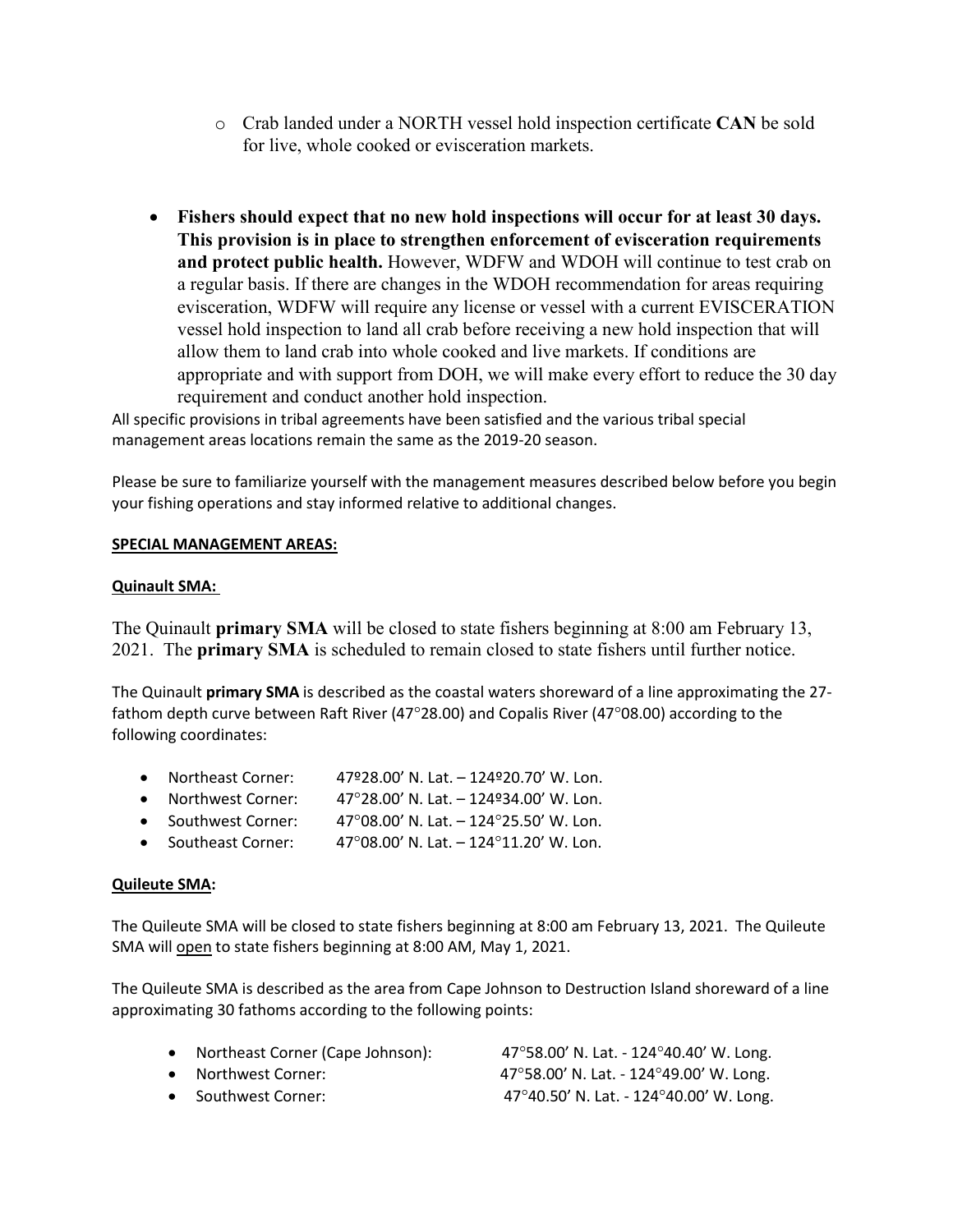• Southeast Corner (Destruction Island): 47°40.50' N. Lat. - 124°24.43 W. Long.

There will be a 100-pot limit in the SMA from May 1, 2020 through May 31, 2021. Fishers must preregister with WDFW prior to deploying gear in this area.

#### **Makah SMA:**

The Makah SMA will be closed to state fishers beginning at 8:00 am February 13, 2021 and will remain closed for 30-days. The Makah SMA will open to state fishers at 8:00 am March 16, 2021.

The Makah SMA is described as the coastal waters between 48°02.15' N. Lat. to 48°19.50' N. Lat., east of a line connecting those points approximating the 25-fathom line according to the following coordinates:

- Northeast Corner: Tatoosh Island
- Northwest Corner:  $48^{\circ}19.50'$  N. Lat.  $-124^{\circ}50.45'$  W. Long.
- Southwest Corner:  $48^{\circ}02.15'$  N. Lat.  $-124^{\circ}50.45'$  W. Long.
- Southeast Corner:  $48^{\circ}02.15'$  N. Lat.  $-124^{\circ}41.00'$  W. Long.

There will be a 200-pot limit in the Makah SMA from March 16, 2021 through April 15, 2021. Fishers must pre-register with WDFW prior to deploying gear in this area.

• **WAC 220-340-400 Definition—Commercial crab fishing:** "Commercial crab fishing" means any taking, fishing, use, or operation of gear to fish for crab for commercial purposes, and includes the possession of crab on the water for commercial purposes, and the landing or initial delivery of crab for commercial purposes.

#### **Other Requirements:**

- Dungeness crab that are delivered to a Washington Department of Fish and Wildlife licensed Fish Dealer and/or Wholesale Fish Buyer may be transported or sold to a facility with an approved HACCP plan and eviscerated. *However, the vessel inspection number must accompany the crab to the final designation where it will be eviscerated.*
- Whale entanglements are a serious problem, please implement the recommendations in the Washington Best Practices Guidelines to minimize the risk of entangling marine mammals.
- Since 2018, all crew members must have a WDFW *Annual Commercial Crew License*. This can be done by an individual crewman and is transferable between boats and fisheries. Or, up to two *Undesignated Annual Commercial Crew Licenses* can be purchased by a commercial fishing license holder that will be specific to the vessel. Details can be found at: [https://wdfw.wa.gov/licenses/commercial/miscellaneous#](https://wdfw.wa.gov/licenses/commercial/miscellaneous) or by calling 360-902-2464 (option#4).
- All commercial crab license holders will be required to carry, complete, and submit logbooks to WDFW. This information will greatly assist us in managing our fishery in the future. New logbooks will be available during Hold Inspections or by calling WDFW at 360-249-4628.